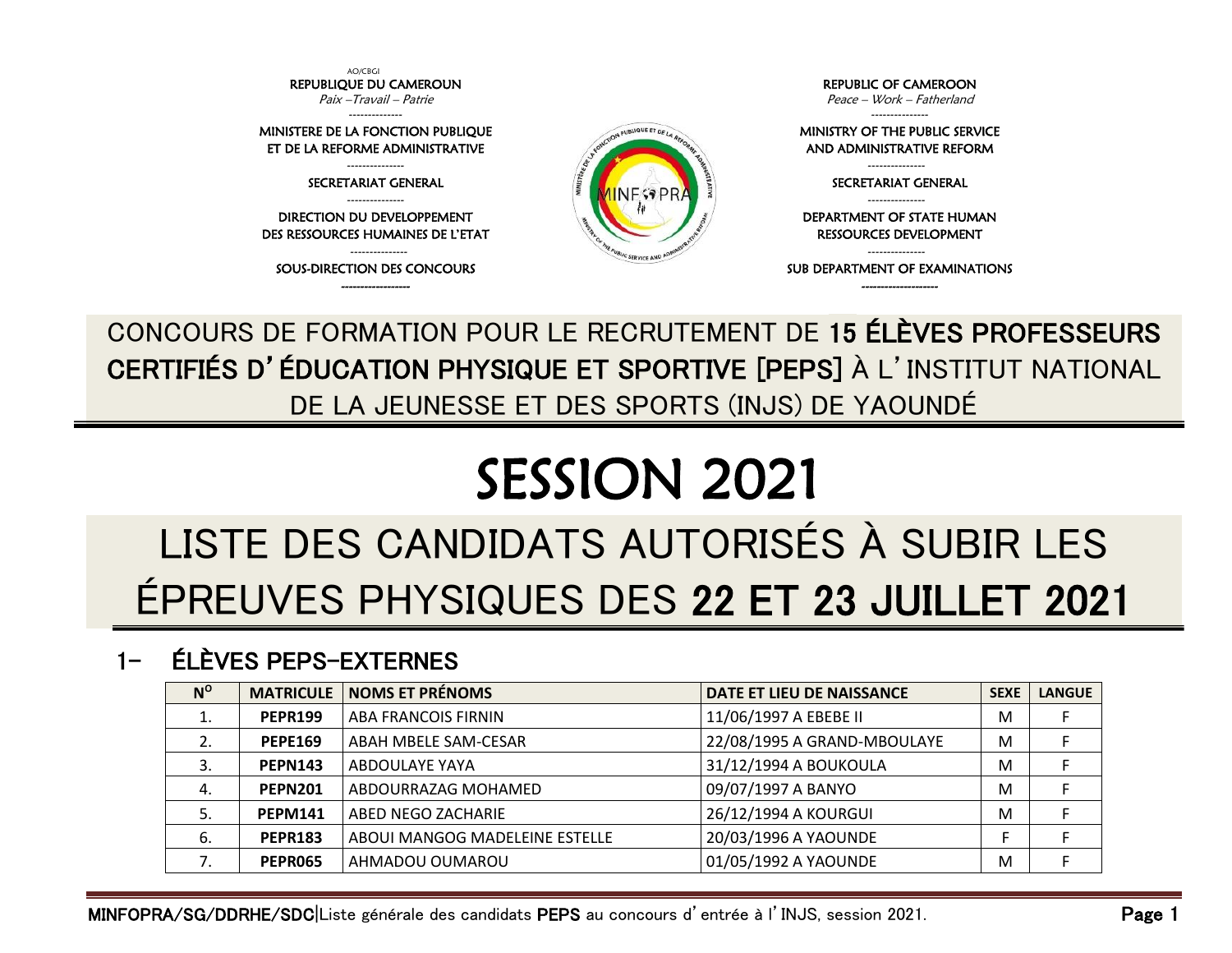| 8.  | <b>PEPR195</b> | AKONO AKONO MICHAELA GRACE         | 20/02/1997 A NDEN               | F  | F  |
|-----|----------------|------------------------------------|---------------------------------|----|----|
| 9.  | <b>PEPR021</b> | AKO'O OBAMA YANICK FREDDY VANECK   | 08/12/1990 A NJISSE FOUMBAN     | M  | F. |
| 10. | PEPM025        | ALHADJI ABDOUL HAYOU               | 04/02/1991 A MORA               | М  | F  |
| 11. | <b>PEPM040</b> | AMADAMA DOUGDJE                    | 01/09/1991 A GODIGONG           | м  | F  |
| 12. | <b>PEPR052</b> | AMANG INOUA ADAMOU DANIEL          | 24/12/1991 A YAOUNDE II         | М  | F  |
| 13. | <b>PEPR109</b> | AMBONDO GUILI MARTIAL              | 02/01/1994 A NAMBA MANJO        | М  | F  |
| 14. | <b>PEPR213</b> | AMVOH NZOL MIRIAM ELFRIEDE         | 02/06/1998 A MINDOUROU          | F. | F  |
| 15. | <b>PEPR110</b> | ANAVAI MADI                        | 04/01/1994 A GATOUGUEL          | F  | F  |
| 16. | PEPR064        | ANGANDJI ALLIANCE RODRIGUE         | 10/04/1992 A YAOUNDE            | М  | F. |
| 17. | <b>PEPF148</b> | ANIASSOUE NADINE                   | 25/02/1995 A BANGWA             | F  | F  |
| 18. | <b>PEPR009</b> | ANUYOFONG CLOVIS                   | 03/07/1990 A BAMUNKUMBIT        | M  | F  |
| 19. | <b>PEPR152</b> | ASSAKO ELEMVA GERALDINE EMMANUELLE | 11/03/1995 A EBOLOWA            | F  | F  |
| 20. | <b>PEPE011</b> | ASSAMA ARISTIDE                    | 07/08/1990 A DJOUNTH II         | М  | F  |
| 21. | <b>PEPR115</b> | ATANGANA MARANATHA PAUL MARCELIN   | 04/03/1994 A YAOUNDE            | M  | Α  |
| 22. | PEPR094        | ATIOK ARMEL ARNOLD                 | 03/05/1993 A DOUALA             | М  | F  |
| 23. | <b>PEPR114</b> | AYIAGNIGNI AMINETOU                | 11/02/1994 A CSD DE KAGNAM      | F  | F  |
| 24. | PEPR039        | <b>BABA MAIDOUGOU MICHEL</b>       | 26/08/1991 A NGAOUNDAL          | М  | F  |
| 25. | <b>PEPR131</b> | <b>BADAWE SIMEON</b>               | 23/08/1994 A DOUKOULA           | M  | F. |
| 26. | PEPR060        | BADINMAWOLA NDIKDI JOB             | 03/03/1992 A GAROUA             | М  | F  |
| 27. | <b>PEPG200</b> | <b>BAISSAKE PHILEMON</b>           | 12/06/1997 A MAYO-LEBRI         | М  | F  |
| 28. | <b>PEPR084</b> | BAKENA III SAMUEL STEVE            | 03/01/1993 A YAOUNDE            | М  | F  |
| 29. | <b>PEPR134</b> | <b>BAMMO MAOUNDE AGABOUS</b>       | 27/09/1994 A BAONIA DJOLLOU     | М  | F  |
| 30. | <b>PEPY222</b> | <b>BANA EMMANUEL</b>               | 05/12/1995 A NDEMBA I           | M  | F  |
| 31. | <b>PEPR149</b> | <b>BANOHO LIMNUEL MOUBE</b>        | 26/02/1995 A MANKON BAMENDA     | м  | F  |
| 32. | PEPN035        | <b>BAOGA JUSTIN</b>                | 29/07/1991 A TOULOUM            | M  | F  |
| 33. | PEPR044        | <b>BATOUM EDOUARD BORIS</b>        | 20/11/1991 A LOGBIKOY           | M  | F  |
| 34. | PEPM053        | BELBARA YOUALE ISMAEL              | 31/12/1991 A GOLONGUINI-SIRLAWE | М  | F  |
| 35. | <b>PEPR125</b> | <b>BELLA DIANE INES</b>            | 18/05/1994 A ENONGAL            | F  | F  |
| 36. | <b>PEPR203</b> | <b>BOELI ALEX DONATIEN</b>         | 09/09/1997 A OMBESSA            | M  | F  |
| 37. | <b>PEPR113</b> | <b>BONGYU BANINLA MARCEL</b>       | 31/01/1994 A BAFOUSSAM          | M  | Α  |
| 38. | <b>PEPN144</b> | <b>BOUBA NAOUISSA VICTOR</b>       | 03/01/1995 A DOUBI              | М  | F  |
| 39. | <b>PEPR168</b> | CHERAN MPOUEN MIASSE               | 18/08/1995 A MUTENGENE          | M  | A  |
| 40. | <b>PEPR033</b> | DANE WANGA VIRGINIE                | 15/05/1991 A GAROUA             | F  | F  |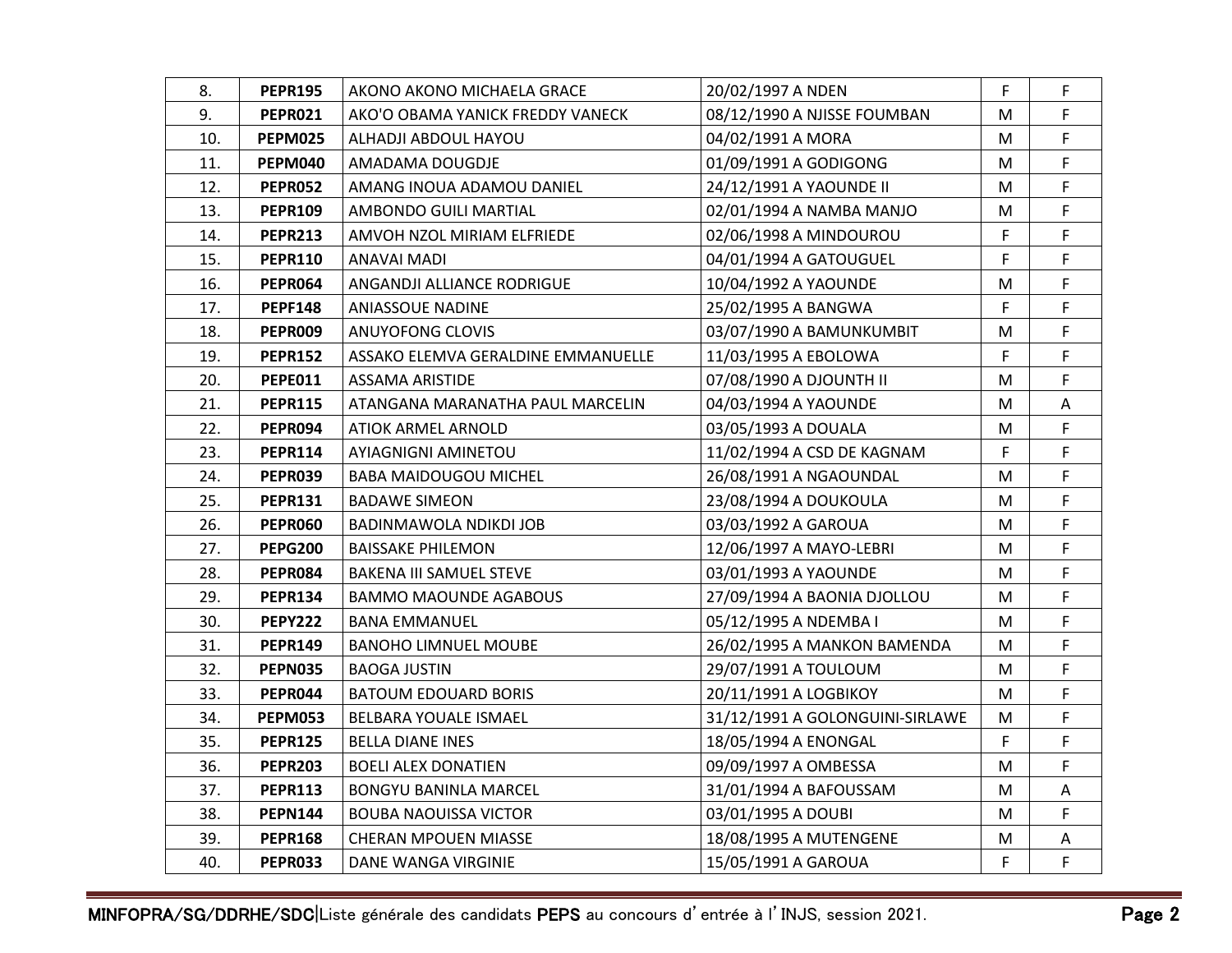| 41. | <b>PEPR197</b> | DESSAP FOLACK BOTREL               | 15/04/1997 A GAROUA-BOULAI  | М | F  |
|-----|----------------|------------------------------------|-----------------------------|---|----|
| 42. | <b>PEPR086</b> | DEVAWI HAMAN NGALDI HILAIRE        | 13/01/1993 A FIGUIL         | М | F. |
| 43. | PEPR092        | <b>DIENE GREGOIRE</b>              | 16/04/1993 A SALAK          | M | F. |
| 44. | <b>PEPR054</b> | <b>DIFFO BARKER ULRICH</b>         | 05/01/1992 A BAFOUSSAM      | М | F  |
| 45. | <b>PEPE010</b> | <b>DJAKBE RIMBE</b>                | 14/07/1990 A BARE           | М | F  |
| 46. | <b>PEPN046</b> | DJATAO ZAORO STEPHEN               | 25/11/1991 A NGAOUNDERE     | М | F  |
| 47. | PEPR097        | DJIHA YANNICK CONSTANT             | 20/05/1993 A BANDJOUN       | M | F. |
| 48. | <b>PEPR194</b> | DJONG CALEB MULUH                  | 07/02/1997 A BAMENDA        | M | Α  |
| 49. | <b>PEPF202</b> | DJONTU TAKAM BORIS ROMEO           | 27/08/1997 A BAFOUSSAM      | М | F  |
| 50. | <b>PEPR158</b> | DJOUFOUNNA KOUAKAM ELSY PASCALE    | 28/04/1995 A YAOUNDE        | F | F. |
| 51. | <b>PEPD182</b> | DJOUMESSI MATCHIO LINDA ARIANE     | 07/02/1996 A MBOUDA         | F | F  |
| 52. | <b>PEPN120</b> | DOMTOUNNE DOURMANI OKSIMA EMMANUEL | 20/03/1994 A NGAOUNDERE     | M | F  |
| 53. | <b>PEPF160</b> | DONGMO SIMON CORNEILLE             | 10/05/1995 A DSCHANG        | М | F  |
| 54. | <b>PEPR204</b> | DONGUE NANFA LOIC KEVIN            | 22/09/1997 A BALEVENG       | м | F  |
| 55. | <b>PEPR119</b> | EBOKO SERGE ALAIN                  | 17/03/1994 A YAOUNDE        | M | F  |
| 56. | <b>PEPA099</b> | EBOKOLO BIRKA WONJE MONIQUE        | 25/07/1993 A BANSO-KUMBO    | F | F  |
| 57. | <b>PEPR085</b> | EBONGOLO NDAME MARTIN DOMINIQUE    | 08/01/1993 A YAOUNDE        | M | F  |
| 58. | <b>PEPF212</b> | EBUNG PETER ERNEST BIMENYUY        | 02/06/1998 A TOMBEL         | М | A  |
| 59. | <b>PEPR179</b> | EKOANZO ESSANG PAUL ARMAND         | 30/11/1995 A ABONG MBANG    | м | F  |
| 60. | <b>PEPR210</b> | EL HADJ OUMAR ABOUBAKAR SALI       | 25/03/1998 A GUIDER         | М | F  |
| 61. | <b>PEPR175</b> | ELHADJI BOUKAR                     | 08/10/1995 A MORA           | М | F  |
| 62. | <b>PEPR012</b> | EMAN'EMAN SIMON MAXIMILIEN         | 27/08/1990 A DOUALA         | м | F  |
| 63. | PEPR028        | EMVOUTOU BOMBA JOSEE CLAUDETTE     | 20/02/1991 A NDOUNGUE       | F | F  |
| 64. | PEPR093        | <b>ENGOUE TCHAKO ARMAND PEPITO</b> | 28/04/1993 A BABADJOU       | М | F  |
| 65. | PEPR083        | ESSAMA JOSEPH CHRISTIAN NOEL       | 14/12/1992 A YAOUNDE        | M | F  |
| 66. | PEPR087        | ESSIMBI ALAIN DIDIER               | 19/01/1993 A MINTA          | M | F. |
| 67. | <b>PEPR123</b> | <b>ESSOLA ULRICK COLINCE</b>       | 19/04/1994 A NGUELEMENDOUKA | М | F  |
| 68. | <b>PEPR159</b> | <b>ESSOMBA MANGA BORIS</b>         | 08/05/1995 A YAOUNDE        | М | F. |
| 69. | <b>PEPR214</b> | ETOUNDI ONANA GREGOIRE LE GRAND    | 22/08/1998 A EVODOULA       | M | F  |
| 70. | <b>PEPF221</b> | ETUGE BRIAN NDENNE                 | 09/06/2000 A BANGEM         | M | Α  |
| 71. | <b>PEPD156</b> | EVINA ANGOULA ASTRID DORIAN        | 29/03/1995 A CAMPO          | М | F  |
| 72. | <b>PEPL020</b> | <b>EVINA STEVE AITKINS</b>         | 09/11/1990 A EBOLOWA        | M | F. |
| 73. | <b>PEPR051</b> | <b>FAMMEGNE FAMMEGNE EUGENE</b>    | 23/12/1991 A LABLE          | М | F  |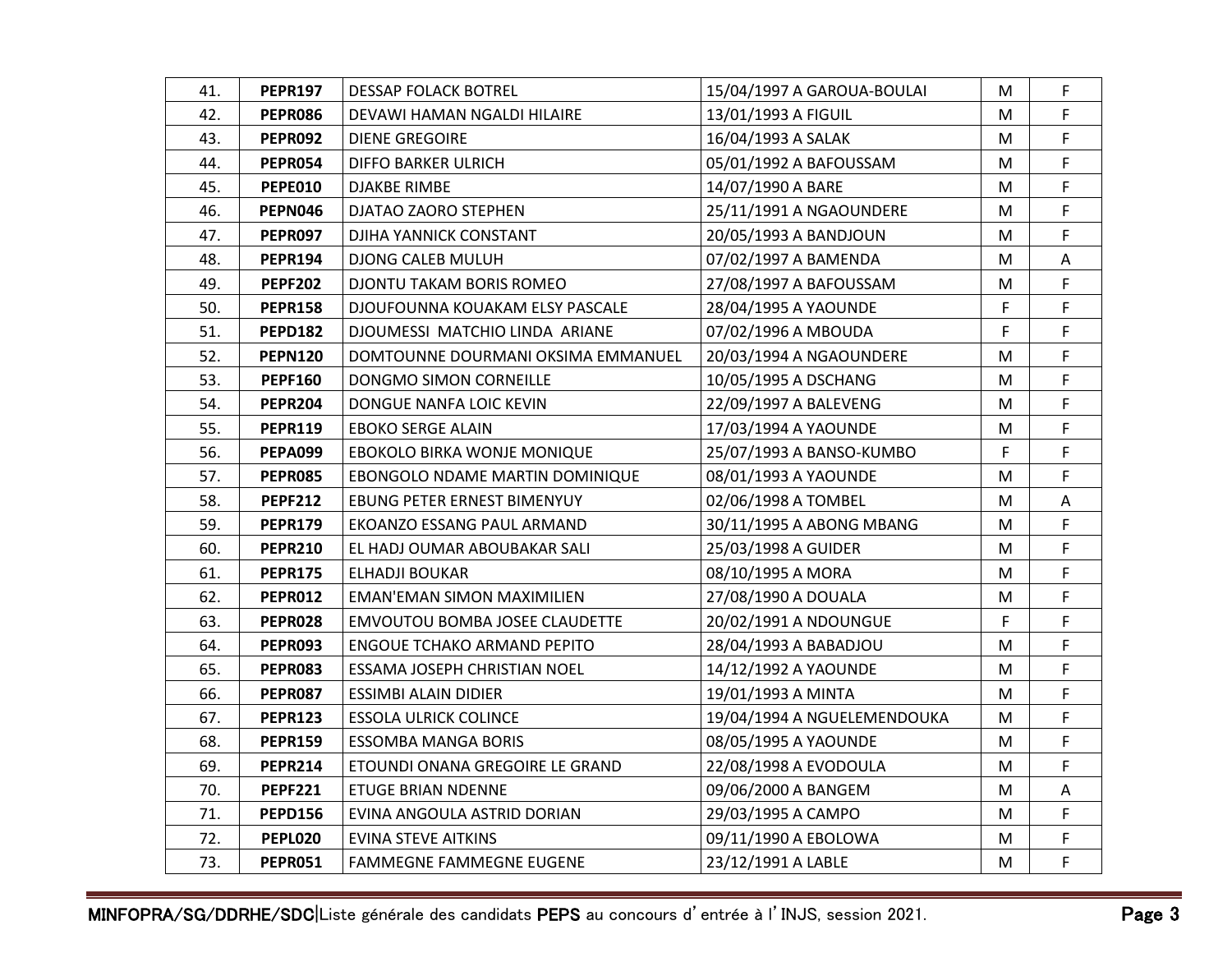| 74.  | <b>PEPD187</b> | FEUMBA TCHAKOUNTE MONIQUE A        | 27/08/1996 A ESEKA                | F. | F  |
|------|----------------|------------------------------------|-----------------------------------|----|----|
| 75.  | <b>PEPF155</b> | FOTIO YOUNDA ROMARIO               | 26/03/1995 A BALESSING            | М  | F. |
| 76.  | <b>PEPD138</b> | <b>GANAMOU AKON CHARLES</b>        | 12/11/1994 A GOBO                 | М  | F. |
| 77.  | <b>PEPY223</b> | <b>GUEMKAM NOUBOUOSSIE VANILLE</b> | 15/07/1991 A BAFOUSSAM            | F  | F  |
| 78.  | <b>PEPD186</b> | <b>GUIFFO KAMWA BRICE CEDRICK</b>  | 28/06/1996 A DOUALA               | М  | F  |
| 79.  | <b>PEPR008</b> | <b>GUINTANG PASCAL</b>             | 01/07/1990 A ASSALA I             | F  | F  |
| 80.  | <b>PEPN122</b> | <b>HADI JULES</b>                  | 16/04/1994 A NGAOUNDERE           | М  | F  |
| 81.  | <b>PEPR167</b> | HAMADOU ALIOUM                     | 15/08/1995 A YAGOUA               | М  | F  |
| 82.  | PEPR026        | <b>HARAINA JACQUES</b>             | 09/02/1991 A GOBO                 | М  | F  |
| 83.  | PEPR074        | HARANGNA JEAN                      | 28/07/1992 A VADA                 | M  | F  |
| 84.  | PEPG137        | IDRISSOU HAMADJADOU BAKARY         | 05/11/1994 A TCHOLLIRE            | М  | F  |
| 85.  | <b>PEPG142</b> | <b>ISSA DJIBRILLA</b>              | 31/12/1994 A TCHOLLIRE            | М  | F  |
| 86.  | PEPR032        | <b>JIOMETIO FLORENTIN</b>          | 09/04/1991 A BANGANG              | М  | F  |
| 87.  | PEPM076        | KALNIGA II LE ROY                  | 16/08/1992 A YAGOUA               | м  | F  |
| 88.  | <b>PEPN207</b> | KAMGA DIT DJORWE BERTIN            | 05/11/1997 A KOZA                 | M  | F  |
| 89.  | <b>PEPE161</b> | KANGA NTOLO GUILAINE NIKI          | 14/05/1995 A YOKADOUMA            | F  | F  |
| 90.  | <b>PEPR181</b> | KEMALA TIEUDEM RICHARDA ULRICH     | 02/01/1996 A YAOUNDE              | М  | F  |
| 91.  | <b>PEPR105</b> | KENGNE LAURENE ELZA                | 01/10/1993 A BAMENDJO             | F. | F  |
| 92.  | <b>PEPR037</b> | KENGNE VANISSA LORE                | 09/08/1991 A BAMOUGOUM            | F  | F  |
| 93.  | <b>PEPR128</b> | KING ZOA PIERRE PROSPERE           | 25/06/1994 A BIDOU I-KRIBI        | M  | F  |
| 94.  | <b>PEPD095</b> | KOFFIA JUDICAEL PIERRE             | 08/05/1993 A MPOUNDOU ABONG-MBANG | M  | F  |
| 95.  | <b>PEPM191</b> | KSAMARA GAYANGA CALEB              | 31/12/1996 A MORA                 | М  | F  |
| 96.  | <b>PEPR003</b> | KUIMI NYAMI LINE VANESSA           | 13/04/1990 A YAOUNDE              | F  | F  |
| 97.  | <b>PEPR198</b> | KWENAYE TSAYO CALIXTE BRENDA       | 01/05/1997 A MTE EDEA             | F  | F. |
| 98.  | <b>PEPG031</b> | LAMWE KOMTOING JUSTIN              | 06/04/1991 A DZIGUILAO            | M  | F  |
| 99.  | <b>PEPR078</b> | LEKANE GUIMFACK STELLA             | 09/10/1992 A DSCHANG              | F  | F  |
| 100. | <b>PEPR082</b> | LOH PATIENCE MBEL                  | 13/12/1992 A AJUNG                | F  | Α  |
| 101. | <b>PEPR178</b> | MABIEME ALEOKOL CHRISTIAN HERVE    | 28/11/1995 A YAOUNDE              | М  | F  |
| 102. | <b>PEPR176</b> | MAH MBALA II GUILLAUME GERVAIS     | 17/10/1995 A EWOT ESSE            | М  | F  |
| 103. | <b>PEPR107</b> | MAÏWA NGUELEO VICTOR               | 20/12/1993 A KOZA                 | м  | F. |
| 104. | <b>PEPR133</b> | MAKEMJIO CHRISTELLE                | 13/09/1994 A DOUMBOUO             | F  | F  |
| 105. | <b>PEPR014</b> | MANGA MENYE ANNE PHILIPPE          | 27/09/1990 A EVODOULA             | F  | F. |
| 106. | <b>PEPR184</b> | MANGUELE LOÏS SYLVIE HONORINE      | 21/04/1996 A OTELE                | F  | F  |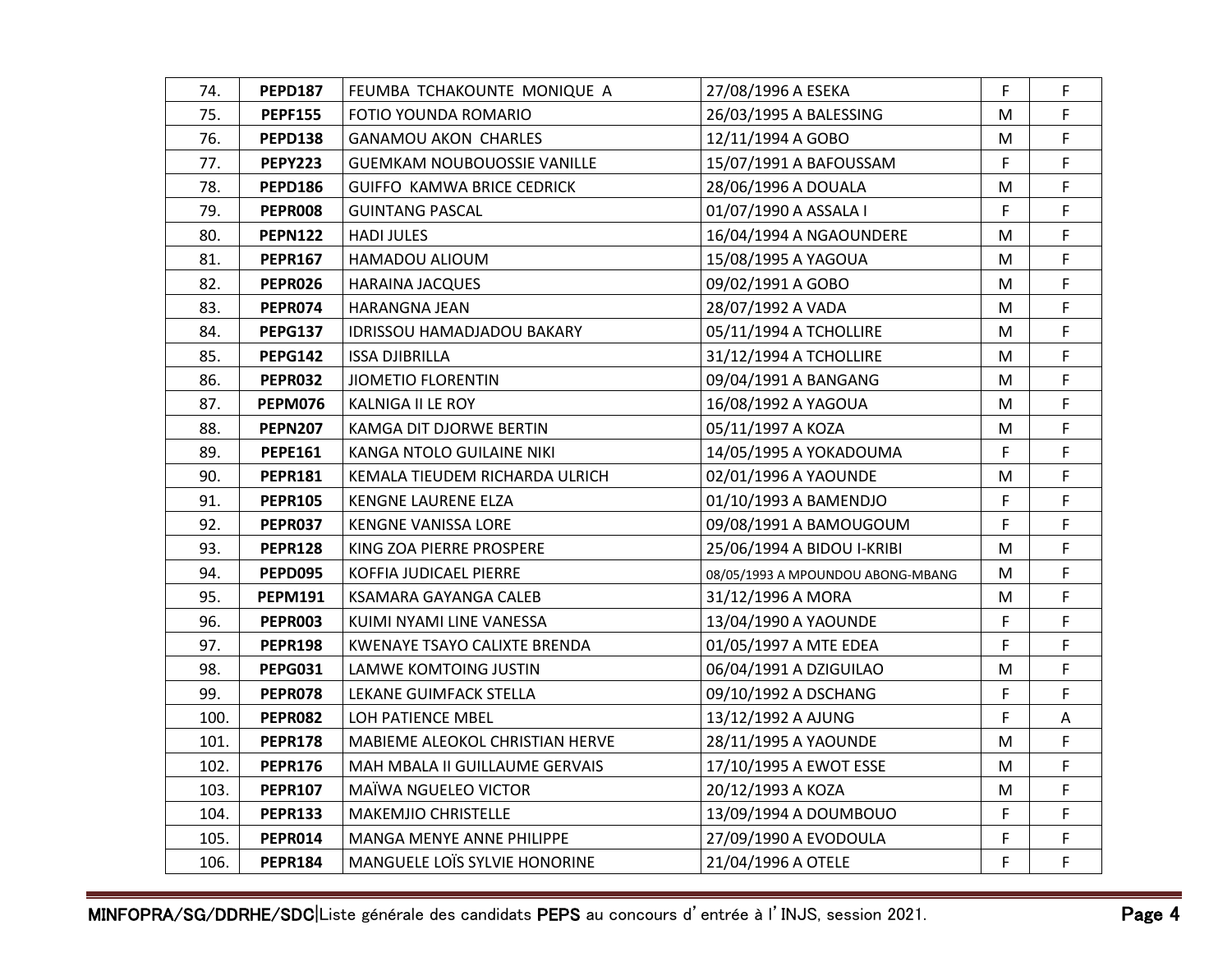| 107. | <b>PEPR220</b> | MANYIM TAPA FRANCK LOICK             | 24/11/1999 A BOUMNYEBEL  | М  | F  |
|------|----------------|--------------------------------------|--------------------------|----|----|
| 108. | <b>PEPR066</b> | <b>MATAKON NDOUGOUNA</b>             | 04/05/1992 A DJINGLIYA   | M  | F. |
| 109. | <b>PEPR171</b> | MATIP LANDRY FERDINAND               | 01/09/1995 A YAOUNDE     | M  | F. |
| 110. | <b>PEPR063</b> | <b>MAYACK CHRISTIAN</b>              | 20/03/1992 A ELALE       | M  | F  |
| 111. | <b>PEPR023</b> | <b>MBAH SERGE VALERY</b>             | 25/01/1991 A YAOUNDE     | М  | F. |
| 112. | <b>PEPR098</b> | <b>MBANA PIERRE AUDRIC MANON</b>     | 11/07/1993 A MFOUMOU     | M  | F  |
| 113. | PEPR059        | MBELOU AICHA épse DJIFON NJOUONKOU   | 29/02/1992 A FOUMBAN     | F  | F  |
| 114. | <b>PEPR042</b> | MBENGONO ZANG GAELLE GERTRUDE RAISHA | 25/09/1991 A EBAMINA I   | F  | F  |
| 115. | <b>PEPR173</b> | MBIADJA MBIADJA JEAN JOEL            | 02/09/1995 A YAOUNDE     | M  | F  |
| 116. | <b>PEPR071</b> | MBISSALE PRASSOU                     | 09/06/1992 A MORDOK      | M  | F  |
| 117. | <b>PEPR056</b> | MBOCK GABRIEL ARCHANGE               | 23/01/1992 A MEBOLO      | M  | F. |
| 118. | <b>PEPY225</b> | MBOUOMBOUO AYOUBA                    | 21/04/1994 A KOUOPTAMO   | M  | F  |
| 119. | <b>PEPR002</b> | MBOZO'O ZANG FRANCIS STEPHANE        | 12/03/1990 A MENGONG     | М  | F  |
| 120. | <b>PEPR019</b> | MEBOMA ABAT CHARLY SOSTHENE          | 08/11/1990 A ZOMEKOUT    | м  | F  |
| 121. | <b>PEPR104</b> | <b>MEKEM PATRICK</b>                 | 14/09/1993 A NKOGSAMBA   | M  | F  |
| 122. | <b>PEPR024</b> | MEKUKO TCHINDA ADRIENNE              | 31/01/1991 A MBOUDA      | F  | F  |
| 123. | <b>PEPR151</b> | MENDOUGA JUSTIN PATRICK              | 09/03/1995 A DJOUM       | M  | F  |
| 124. | PEPR089        | <b>MENI MAURICE</b>                  | 04/02/1993 A MAGA        | м  | F. |
| 125. | <b>PEPR163</b> | MENYE MVONDO MARCELLINE BLANDINE     | 12/06/1995 A YAOUNDE     | F  | F  |
| 126. | PEPR077        | MESEMBE MICHAEL ISOH                 | 08/10/1992 A EKONA       | Μ  | Α  |
| 127. | <b>PEPF219</b> | MFEPIT NGOUH MOUSSA                  | 24/06/1999 A FOUMBAN     | M  | F  |
| 128. | <b>PEPR205</b> | MGBALONGO PAULE JEANISSE             | 26/09/1997 A NGUEN MINTA | F  | F  |
| 129. | <b>PEPR147</b> | <b>MINKOULOU PAUL ERIC</b>           | 02/02/1995 A SA'A        | M  | F  |
| 130. | PEPR069        | MOHAMADOU BACHIROU                   | 24/05/1992 A GUIDER      | Μ  | F  |
| 131. | <b>PEPN001</b> | MOHAMAN BELLO MODIBO                 | 27/01/1990 A TIBATI      | М  | F  |
| 132. | <b>PEPF189</b> | MOKO LABEWA GILLES TREVOR            | 20/11/1996 A BAMENYAM    | M  | F  |
| 133. | <b>PEPR058</b> | <b>MOLO TASSA CHRISTELLE</b>         | 17/02/1992 A OKOLA       | F. | F  |
| 134. | <b>PEPR174</b> | MOUCHILI TCHONPONHOUC MOUSTAPHA      | 07/09/1995 A EBOLOWA     | М  | F  |
| 135. | <b>PEPR153</b> | MOUNCHILI WASSIYI ABDEL              | 16/03/1995 A KOUFFEN     | M  | F  |
| 136. | <b>PEPR136</b> | MOUNDE BEYAP ABDEL KARIM             | 22/10/1994 A KOUTABA     | M  | F  |
| 137. | <b>PEPR029</b> | <b>MVOGO AMBROISE OLIVIER</b>        | 20/03/1991 A EBOUGSI     | M  | F  |
| 138. | <b>PEPR050</b> | MVOUMA YADJOUMI ANICET JOEL          | 13/12/1991 A YAOUNDE     | M  | F  |
| 139. | <b>PEPR117</b> | NAMENI LENMBA SUEDEL                 | 10/03/1994 A BANDJOUN    | M  | F  |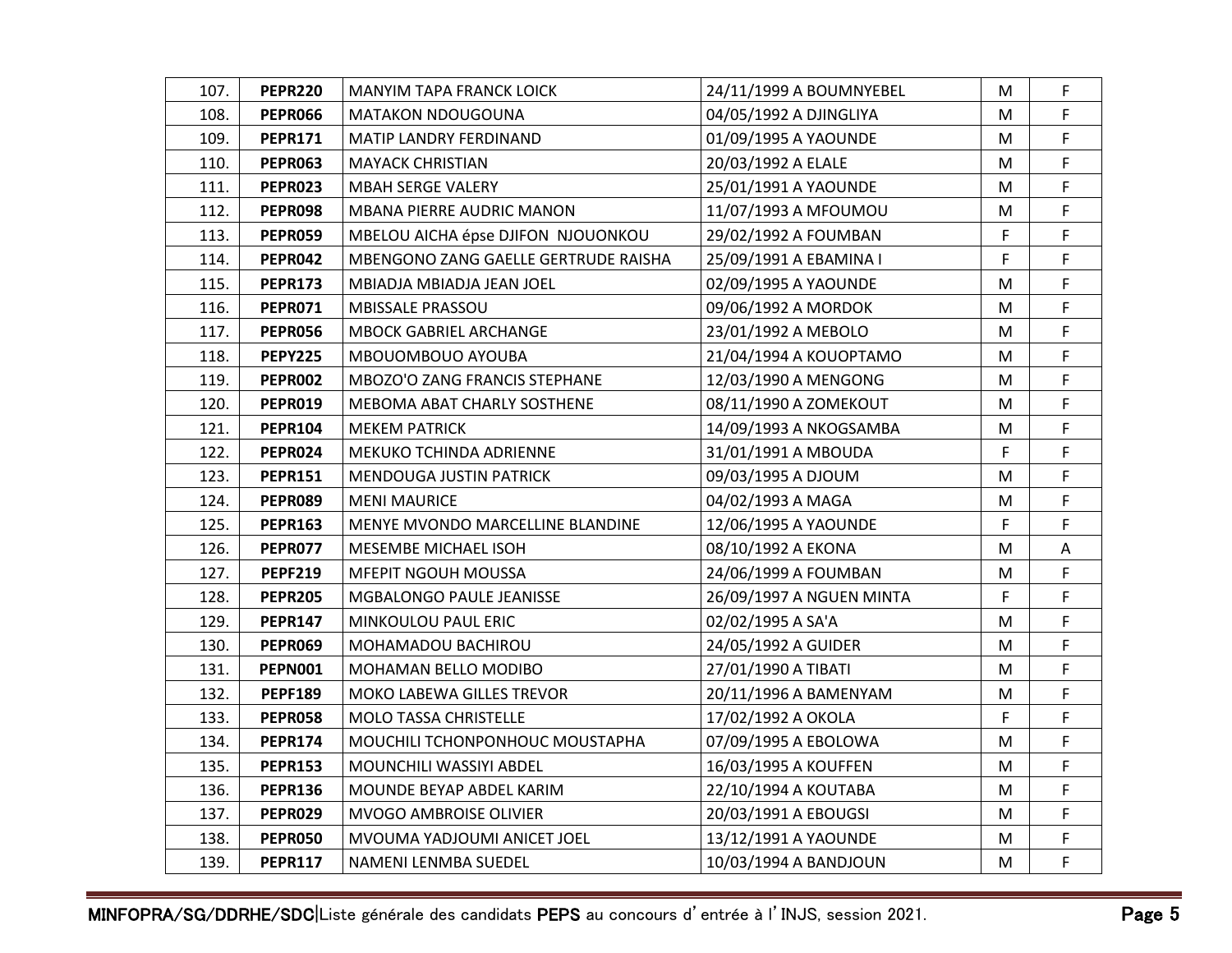| 140. | PEPR073        | NANG SANGO ARNAUD RENE                | 22/07/1992 A MINTA           | М  | F  |
|------|----------------|---------------------------------------|------------------------------|----|----|
| 141. | <b>PEPR100</b> | NBALA NANGA LYDIE AUDREY              | 03/08/1993 A OMBESSA         | F. | F. |
| 142. | <b>PEPR091</b> | NCHETGNIGNINDI ILIASSOU               | 05/03/1993 A KOUNDOUM        | Μ  | F. |
| 143. | <b>PEPD170</b> | NCHOUTNSU INES JEREMIE                | 01/09/1995 A FOUMBAN         | F  | F  |
| 144. | <b>PEPR127</b> | NDAKOUE EDWIGE RAISSA                 | 17/06/1994 A NJISSE FOUMBAN  | F  | F  |
| 145. | <b>PEPA004</b> | NDJEH NKEMBE ROLAND                   | 17/04/1990 A BUEA-FAKO       | M  | F  |
| 146. | <b>PEPR157</b> | NDOULA PASCALE                        | 04/04/1995 A YAOUNDE         | M  | F  |
| 147. | PEPR018        | NDOULBA BIBOUM ANDRE                  | 30/10/1990 A LOGBIKOY        | M  | F  |
| 148. | PEPRO61        | <b>NDOUM FRANCK BORIS</b>             | 12/03/1992 A KRIBI           | М  | F  |
| 149. | PEPR048        | NDOUMBE JOBLON HENRI                  | 04/12/1991 A YAOUNDE         | M  | F  |
| 150. | PEPR027        | NDOUWE FRANCOIS                       | 18/02/1991 A SANGUERE-NGAL   | M  | F  |
| 151. | <b>PEPR101</b> | NEMBE LAWA WANDJI                     | 10/08/1993 A GAROUA          | М  | F  |
| 152. | <b>PEPR190</b> | NENG CHOH DEREK-FRANCIS               | 27/12/1996 A BAMUNKA-NDOP    | M  | A  |
| 153. | <b>PEPR088</b> | NGAH AWANA PHILOMENE SANDRINE         | 04/02/1993 A YAOUNDE         | F  | F  |
| 154. | <b>PEPR132</b> | <b>NGAH JACQUELINE</b>                | 07/09/1994 A YAOUNDE         | F. | F  |
| 155. | <b>PEPR192</b> | NGAH NDJANA BARBINE EMMANUELLE AVOINE | 02/01/1997 A YAOUNDE         | F  | F  |
| 156. | <b>PEPR111</b> | NGAMBONG JOSEPHA HUGUETTE             | 05/01/1994 A NKOLBEWA I      | F  | F  |
| 157. | PEPR017        | NGO EOG PAULINE ELEANOR               | 29/10/1990 A MBANG           | F  | F  |
| 158. | <b>PEPR130</b> | NGO NDJIKI MADELEINE NATACHA          | 16/08/1994 A BAFOUSSAM       | F  | F  |
| 159. | PEPL068        | NGONO NGOTTA CHARLES RUSSEL           | 14/05/1992 A EBOLOWA         | М  | F  |
| 160. | <b>PEPR196</b> | NGONPE SIMO MARTIAL                   | 13/04/1997 A KUMBO           | M  | F  |
| 161. | <b>PEPR057</b> | NGOSSO EPOH PATRICK GERARD            | 12/02/1992 A YAOUNDE         | М  | F  |
| 162. | <b>PEPF215</b> | NGOUCHEME GILLES THIERRY              | 27/08/1998 A FOUMBAN         | M  | A  |
| 163. | <b>PEPW216</b> | NGOUCHEME GILLES THIERRY              | 27/08/1998 A FOUMBAN         | М  | A  |
| 164. | <b>PEPD067</b> | NGOUNGOURE MVUH BINTOU                | 13/05/1992 A OUEST           | F  | F  |
| 165. | <b>PEPR211</b> | NGUEDE NGAH NICOLE DEFLORINE          | 17/04/1998 A EFOK            | F  | A  |
| 166. | <b>PEPA126</b> | NJIE MARTIN MOKUMA                    | 04/06/1994 A BOVA-BUEA       | M  | Α  |
| 167. | <b>PEPR103</b> | NJIKAM IBRAHIM                        | 10/09/1993 A ANJISSE-FOUMBAN | М  | F. |
| 168. | <b>PEPR206</b> | NJINFENJOU HAMED SALIM                | 30/09/1997 A NKONGSAMBA      | M  | F  |
| 169. | <b>PEPR106</b> | NJOMBU HELENE BOUGSIYSI               | 10/10/1993 A BANSO           | F. | Α  |
| 170. | PEPR007        | NJOUNDIYIMOUN IDRISSOU                | 16/06/1990 A MANSOUEN        | M  | F  |
| 171. | <b>PEPA013</b> | NJUMEWANG KELLY SENGE                 | 31/08/1990 A MBENGWI         | F  | A  |
| 172. | <b>PEPF047</b> | NKUMOSHI ZUNKA-RANENI PIGHEMA         | 02/12/1991 A BAMBALANG       | M  | A  |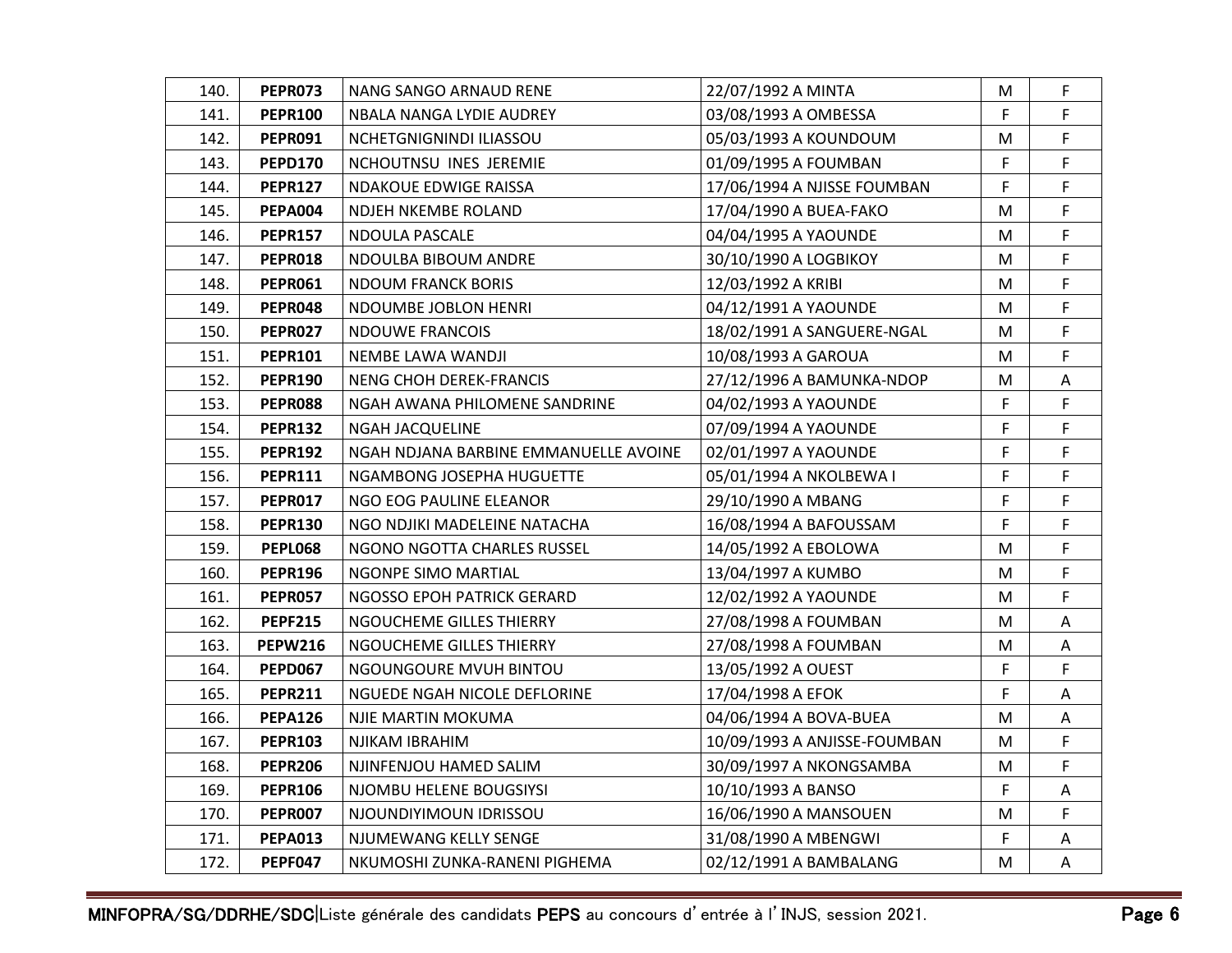| 173. | <b>PEPL218</b> | NLATE MEKANDA GUY JUNIOR       | 17/02/1999 A EBOLOWA     | М  | F  |
|------|----------------|--------------------------------|--------------------------|----|----|
| 174. | <b>PEPR164</b> | <b>NNA BORIS ARSENE</b>        | 14/06/1995 A ENONGAL     | M  | F. |
| 175. | PEPR079        | NOAH OTABELA MARTIAL FRANKLIN  | 29/10/1992 A YAOUNDE     | M  | F. |
| 176. | <b>PEPF055</b> | NOUBOUM NGOLEMBE LEON CLOVIS   | 21/01/1992 A DSCHANG     | M  | F  |
| 177. | <b>PEPR209</b> | NOUKAM CHRIS BEJART            | 12/03/1998 A YAOUNDE     | М  | F  |
| 178. | <b>PEPR140</b> | <b>NOUSSI NATACHA</b>          | 22/11/1994 A BAMOUGOUM   | F  | F  |
| 179. | PEPR036        | NSANGOU AROUNA                 | 01/08/1991 A FOUMBAN     | M  | F. |
| 180. | PEPD034        | NTAMACK II HERVE-DIVIN         | 29/05/1991 A MATOMB      | M  | F  |
| 181. | PEPR080        | NTOLO LILIANE AURORE           | 09/11/1992 A NANGA EBOKO | F  | F  |
| 182. | <b>PEPR193</b> | NTYAMA ZE DILAURANCE           | 03/01/1997 A OLAMZE      | F  | F  |
| 183. | <b>PEPR172</b> | NYA LONKEU INGRID              | 02/09/1995 A BELABO      | M  | F  |
| 184. | PEPR049        | NYAKOU JEANNE RAÏSSA           | 07/12/1991 A YAOUNDE     | F  | F  |
| 185. | <b>PEPR112</b> | NYAMSI DJEUNGA France OLIVIER  | 08/01/1994 A YAOUNDE     | M  | F  |
| 186. | <b>PEPB121</b> | NYIDRE BENEDICT BONGNDA        | 01/04/1994 A LUH-NDU     | M  | A  |
| 187. | <b>PEPR154</b> | OLONGO ANTOINE II BORIS        | 22/03/1995 A YAOUNDE     | M  | F  |
| 188. | <b>PEPR102</b> | OTTOU MBEDE MARTIN GAETAN      | 19/08/1993 A DOUALA      | М  | F  |
| 189. | PEPN090        | <b>OUMAR MOUSSA</b>            | 15/02/1993 A KAI-KAI     | M  | F  |
| 190. | <b>PEPR165</b> | PEKA VESSAH ABDEL GANI         | 21/06/1995 A KOUTABA     | M  | F  |
| 191. | <b>PEPN162</b> | RANAVA FLOROK JEAN             | 04/06/1995 A SOULEDE     | M  | F  |
| 192. | PEPR146        | SADIE TEWE YANNICK JUNIOR      | 25/01/1995 A BAFOUSSAM   | М  | F  |
| 193. | <b>PEPR208</b> | SAHAZANG FOUODJI LOIC BRANSTEL | 28/01/1998 A BANGANG     | M  | F  |
| 194. | <b>PEPE135</b> | SATEFO MICHAEL                 | 22/10/1994 A ABONG-MBANG | Μ  | F  |
| 195. | <b>PEPR150</b> | SAWARI NDIO                    | 27/02/1995 A MOUYENGUE   | M  | F  |
| 196. | <b>PEPR108</b> | SEINI ADAM                     | 31/12/1993 A GOULFEY     | М  | F  |
| 197. | PEPR041        | SIMAAH APOLINE BERINYUY        | 08/09/1991 A MBIAME      | F. | A  |
| 198. | PEPR043        | SISEBUY ERASTE                 | 23/10/1991 A MOUTOURWA   | м  | F. |
| 199. | <b>PEPN177</b> | SOUAIBOU BELLO                 | 01/11/1995 A MAMDAMA     | M  | F  |
| 200. | <b>PEPE075</b> | SOUANGUIGUE NESTOR             | 29/07/1992 A YAGOUA      | Μ  | F  |
| 201. | <b>PEPF022</b> | SOUMO DADJIO RISTAL            | 15/01/1991 A BAFOUNDA    | M  | F  |
| 202. | <b>PEPD016</b> | SOUYIABE BAIDI BERTIN          | 10/10/1990 A DOYANG      | М  | F  |
| 203. | PEPR072        | TAMETONG TOKO ETIENNE          | 13/07/1992 A NKONGSAMBA  | M  | F  |
| 204. | PEPR038        | TAMINYIEN ISAAC MBUKITOH       | 20/08/1991 A BAMBALANG   | M  | A  |
| 205. | <b>PEPE145</b> | <b>TAMTO HERMAN CABREL</b>     | 04/01/1995 A BERTOUA     | M  | F  |